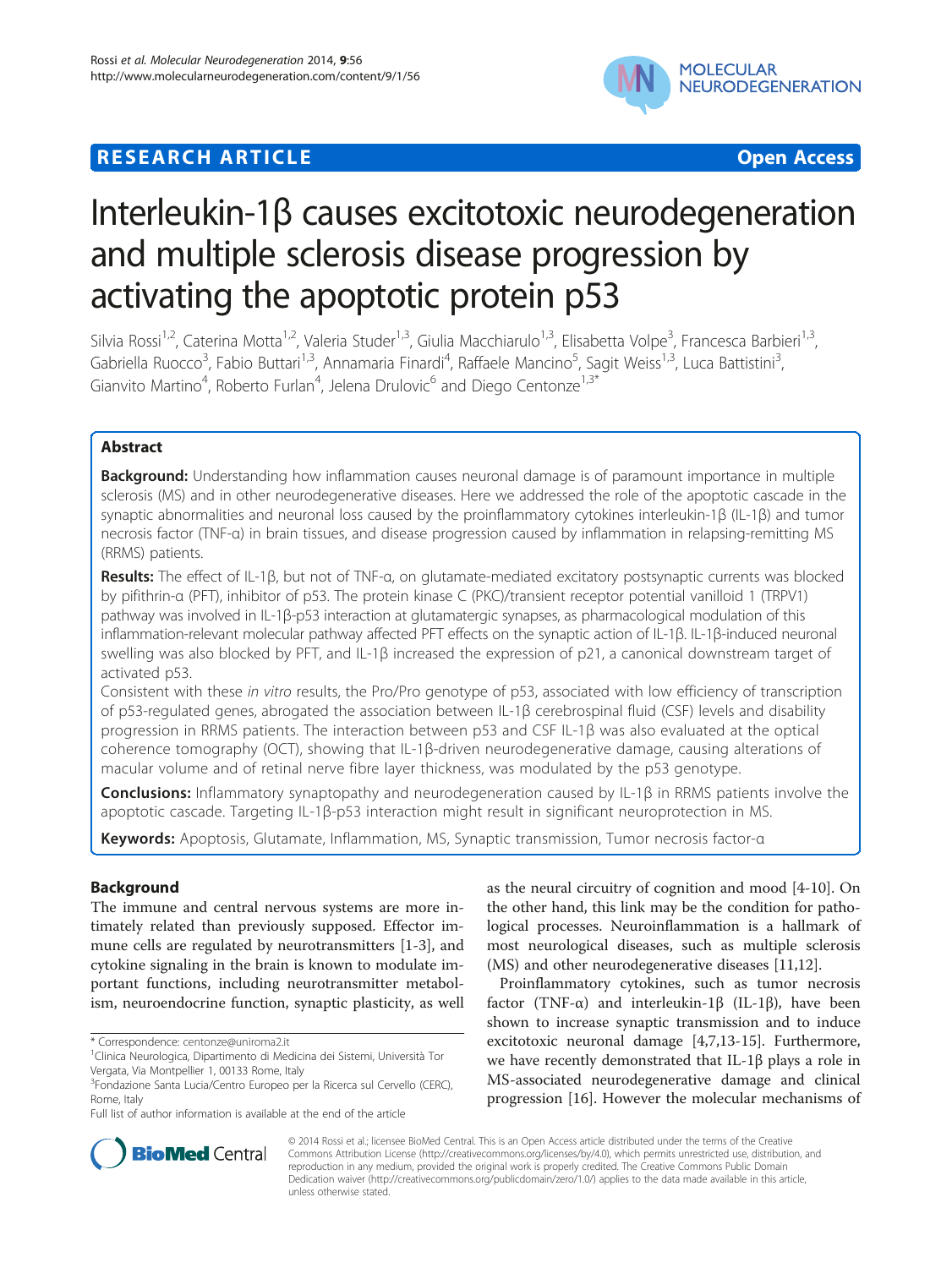inflammation-driven neurodegeneration are still largely unclear.

Aim of our work was to investigate the possible role of the apoptotic cascade in the inflammatory neurodegeneration in vitro and in MS patients. Proinflammatory cytokines are able to induce p53, and are involved in the enhancement of p53-mediated apoptosis [\[17](#page-8-0)[-22](#page-9-0)]. In neurons, the tumor-suppressor protein p53 is believed to play roles in physiological apoptosis, as well as in the neuronal death that occurs in disorders such as Parkinson's disease, Alzheimer's disease, and stroke [[23-27\]](#page-9-0). Notably, the gene encoding p53 (TP53 gene) presents a common single nucleotide polymorphism (SNP; G-to-C transversion) at codon 72 (rs1042522). The two resulting variants (Arg and Pro) are not functionally equivalent, either biochemically or biologically, with the p53Arg variant being more efficient than the p53Pro to induce apoptosis [[28-31\]](#page-9-0).

Investigating how p53 genetic variants influence the synaptic and toxic effects of proinflammatory cytokines might provide further crucial insights into the pathophysiology of the neurodegenerative damage of MS and, possibly, of other neurological diseases.

#### Results

#### p53 regulates the effects of IL-1β at glutamatergic synapses

Both IL-1β and TNF-α modulate glutamate-mediated transmission at central synapses [\[4,7\]](#page-8-0). Here, the role of p53 in IL-1β- and TNF-α-mediated synaptic effects were investigated. As reported [\[7\]](#page-8-0), IL-1β enhanced the frequency of glutamatemediated spontaneous excitatory post-synaptic currents (sEPSCs) in mouse corticostriatal brain slices (n = 11,  $p <$ 0.05 respect to pre-drug values), an effect that was prevented by IL1ra ( $n = 8$ ,  $p > 0.05$  respect to pre-drug values). We then explored, for the first time, the synaptic effects of IL-1β-p53 interaction. We found that IL-1β failed to enhance sEPSCs in slices incubated with the p53 inhibitor PFT ( $n = 17$ ,  $p >$ 0.05 respect to pre-drug values), indicating the crucial role of p53 in the IL-1β synaptic effects (Figure [1](#page-2-0)A).

Conversely, the effect of TNF-α on glutamatergic transmission was not mediated by  $p53$ . TNF- $\alpha$ , in line with our previous report [[4\]](#page-8-0), caused the expected enhancement of sEPSC decay time and half-width in corticostriatal brain slices ( $n = 11$ ,  $p < 0.05$  respect to control), and here we showed that this effect was still present in PFT-treated slices ( $n = 17$ ,  $p < 0.05$  respect to control,  $p > 0.05$  respect to TNF-α alone) (Figure [1](#page-2-0)B). The effect of p53 modulation on TNF-α synaptic effect was never assessed before.

## Involvement of PKC/TRPV1 pathway in IL-1β-p53 interaction at glutamatergic synapses

IL-1β effects on sEPSC are lost after genetic or pharmacological inhibition of TRPV1 channels [\[7](#page-8-0)]. The possible

role of these channels in the IL-1β-p53 interaction was therefore investigated. Capsaicin, agonist of TRPV1 channels, caused a rapid and transient increase of sEPSC frequency in control conditions  $(n = 13, p < 0.05)$ , but not in slices pre-treated with PFT ( $n = 17$ ,  $p > 0.05$ ), indicating that p53 is fundamental for TRPV1 channel synaptic effects (Figure [2A](#page-3-0)). IL-1β stimulates PKC at glutamatergic nerve terminals [[7\]](#page-8-0), and PKC is a major activator of TRPV1 channels [\[32](#page-9-0)]. PKC activation with phorbol 12-myristate 13-acetate (PMA) was able to mimic IL-1β effects on sEPSC frequency in control slices ( $n = 15$ ,  $p < 0.05$ ) but not in the presence of PFT  $(n = 14, p > 0.05)$ , confirming the relevance of PKC/ TRPV1 pathway in IL-1β-p53 interaction at glutamatergic synapses (Figure [2](#page-3-0)B). In line with this, the p53 activator nutlin-3 enhanced the increase of sEPSC frequency mediated by IL-1 $\beta$  (n = 12, p < 0.05), but not in the presence of the TRPV1 antagonist capsazepine ( $n = 10$ ,  $p > 0.05$ ) or of the PKC inhibitor chelerythrine  $(n = 10, p > 0.05)$ (Figure [2](#page-3-0)C).

#### p53 regulates the in vitro neurotoxic effect of IL-1β

Abnormal glutamate transmission causes excitotoxic damage that can be studied in brain slices by measuring neuronal swelling, which reflects the disruption of membrane selective permeability to ions and water [\[7](#page-8-0)]. Time-dependent cell swelling was significantly more pronounced in slices incubated with IL-1β (n = 7) than in control conditions ( $n = 5$ ;  $p < 0.05$ ). PFT or cyano-nitroquinoxaline-dione (CNQX) attenuated cell swelling in slices treated with IL-1 $\beta$  (n = 10 for both experiments; p < 0.05), confirming that this proinflammatory cytokine causes neuronal damage through an excitotoxic mechanism regulated by p53 (Figure [3A](#page-4-0), B).

## IL-1β activates p53 pathway

p53 might play only a permissive role in IL-1β effects or could be activated by IL-1β, thus enhancing synaptic function. In order to evaluate whether IL-1β activates p53 pathway, we analysed the content of p21, which represents a canonical downstream target of activated p53 [[33\]](#page-9-0). We found that IL-1β significantly increases the expression of p21 protein indicating that activation of p53 pathway occurs after IL-1β incubation (Figure [3C](#page-4-0)).

Of note, the levels of p53 were not detectable in our samples probably due to the continuous proteasomedependent degradation of p53, as already reported [[34\]](#page-9-0).

## Interaction between p53 and IL-1β clinical effects in MS patients

Since p53-dependent apoptosis plays a role in neuronal damage of neurodegenerative diseases [\[23](#page-9-0)-[27](#page-9-0)], and can be induced by inflammatory cytokines [\[17](#page-8-0)[-22](#page-9-0)], we investigated if a SNP of TP53 gene, known to alter the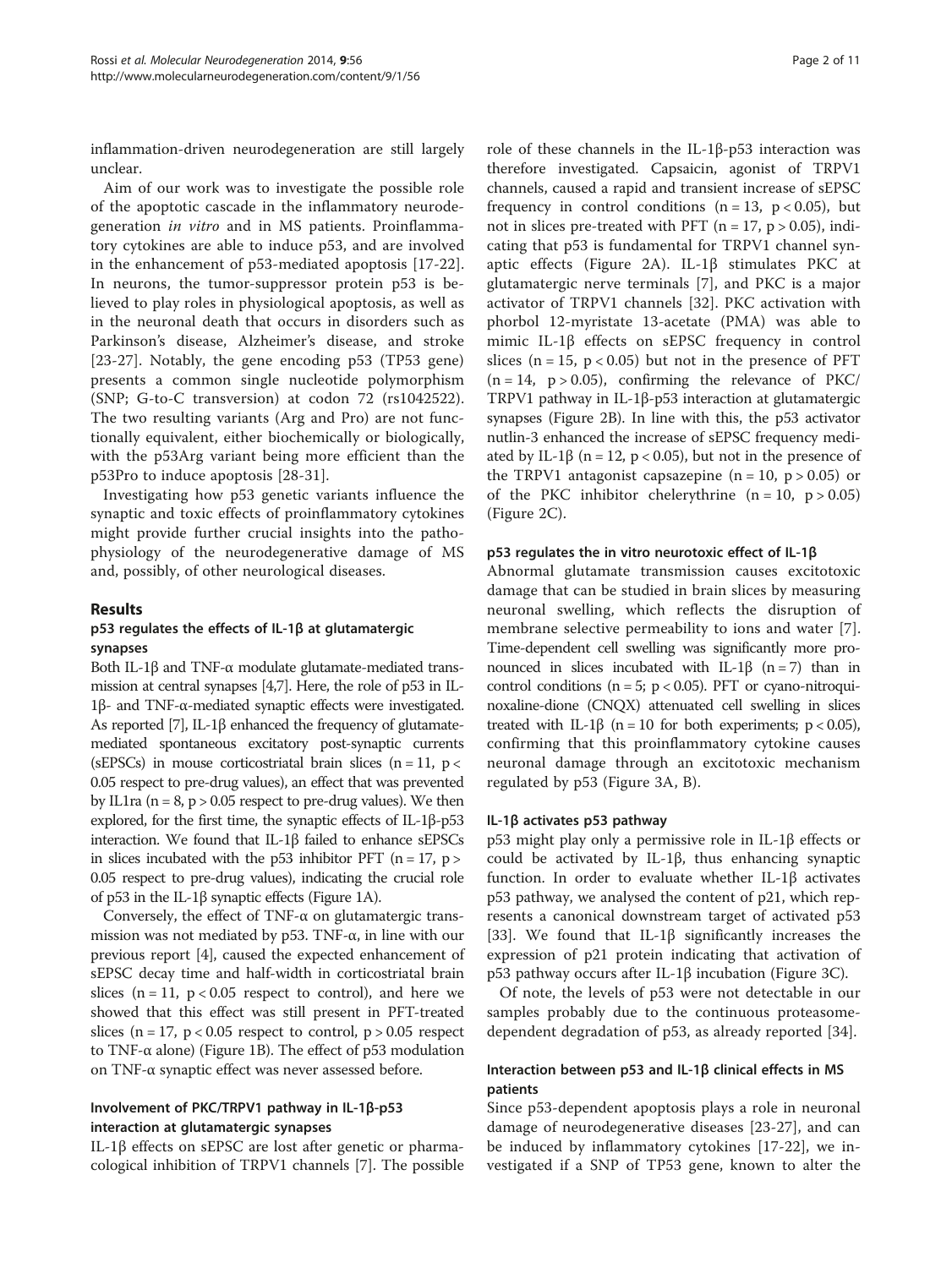<span id="page-2-0"></span>

apoptotic efficiency of p53 [[30](#page-9-0)] could affect the neurotoxic effect of IL-1β in relapsing-remitting MS (RRMS) patients. We have recently demonstrated that the CSF detection of IL-1β in phase of remission predicts disease progression in MS [[16\]](#page-8-0). Comparing between patients with undetectable and detectable CSF levels of IL-1β at baseline, we found that mean Progression Index (PI) and MS Severity Scale (MSSS) were significantly lower among subjects with undetectable IL-1 $\beta$  (PI: 0.19 ± 0.1 versus  $0.29 \pm 0.2$ ; MSSS:  $2.26 \pm 2.1$  versus  $3.41 \pm 2.6$ , p < 0.01 for both parameters).

Then, we grouped patients with detectable levels of IL-1β according to the p53 codon 72 (Arg72Pro) polymorphism, following the dominant and recessive models (Table [1\)](#page-5-0). The analysis of variance showed significant p53 genotype–IL-1β interaction effects on PI and MSSS (Table [2\)](#page-5-0). The Pro/Pro IL-1 $\beta$  + subjects showed lower levels of both PI and MSSS with respect to Arg/Arg and Arg/Pro carriers (PI:  $0.09 \pm 0.1$  versus  $0.33 \pm 0.19$  versus  $0.30 \pm 0.20$ ; MSSS:  $0.91 \pm 0.88$  versus  $4.26 \pm 2.58$  versus  $3.28 \pm 2.58$ ), indicating slower disability progression despite exposure to IL-1β. Significant interaction effect for the recessive genetic models was also found, whereas no interaction effect for the dominant model was present (Table [2](#page-5-0)).

## Interaction between p53 and IL-1β neurotoxic effects in MS patients

The analysis of covariance, adjusted for disease duration, showed significant p53 genotype–IL-1β interaction effects on macular volume (MV) and retinal nerve fibre layer (RNFL) thickness, indicating that also neuronal damage in IL-1 $\beta$  + group was modulated by the Pro/Pro genotype. The analysis of covariance for the recessive models highlighted a significant interaction effect with IL-1β on MV and RNFL thickness (Table [2](#page-5-0)). Pro/Pro IL-1β + subjects showed higher levels of MV and RNFL thickness with respect to Arg/Arg and Arg/Pro carriers (MV:  $7.35 \pm 0.87$ ) versus 6.42 ± 0.76 versus 6.86 ± 0.56; RNFL: 107.53 ± 12.9 versus  $93.38 \pm 9.07$  versus  $100.09 \pm 7.2$ ), indicating better neuronal preservation despite the exposure to IL-1β. Although our sample was too small to test other statistical associations, higher values of both PI and MSSS were present in Arg/Arg carriers among patients with undetectable IL-1β (PI: Pro/Pro 0.16 +/− 0.13, Arg/Pro 0.14 +/− 0.09, Arg/Arg 0.21 +/− 0.17; MSSS: Pro/Pro 1.73 +/− 1.62, Arg/Pro 1.73 +/− 1.68, Arg/Arg 2.61 +/− 2.33).

## Discussion

Neuroinflammation in MS induces demyelination by lymphocyte/macrophage infiltration, microglial/astrocytic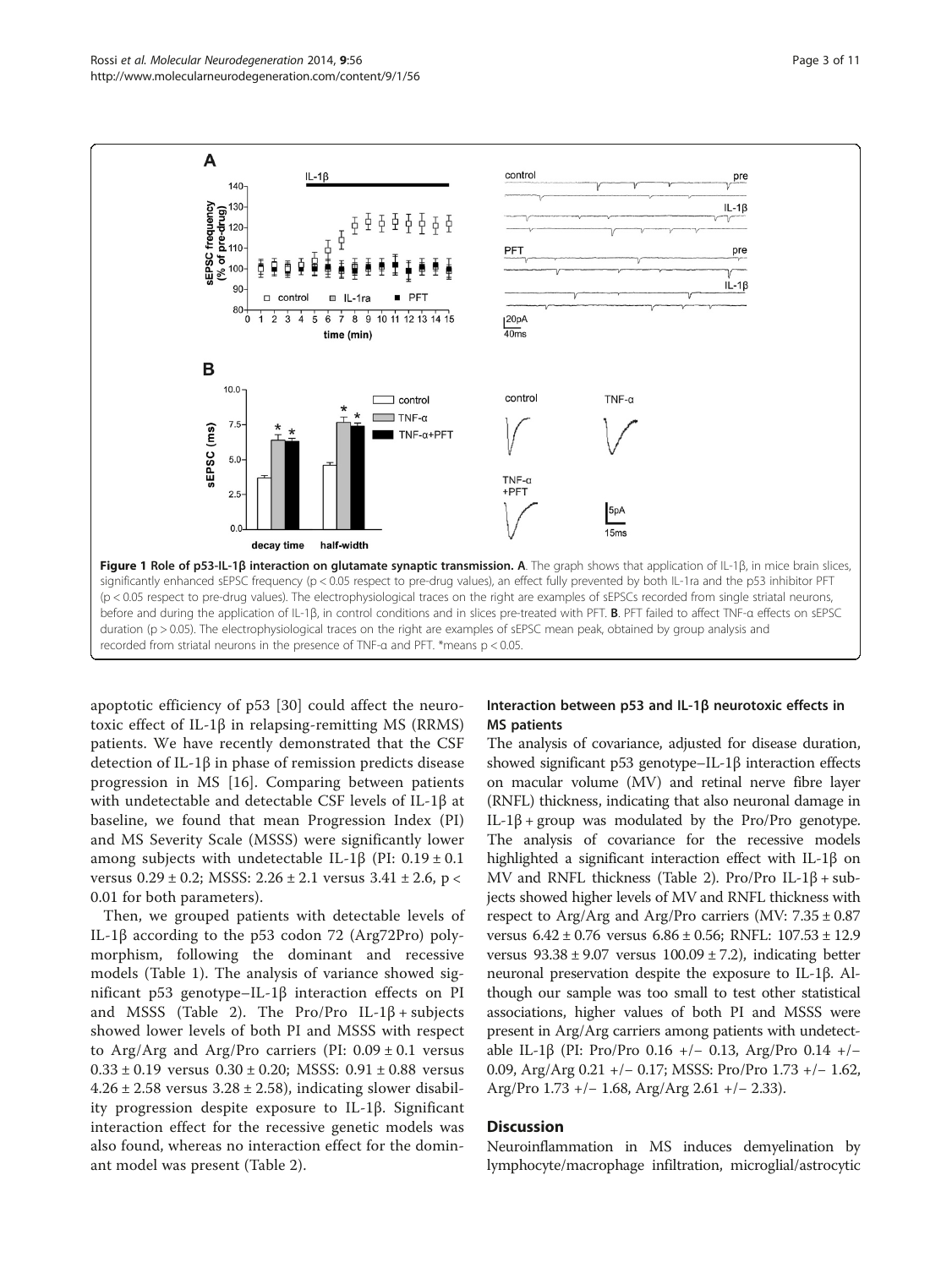<span id="page-3-0"></span>

activation and cytokine/chemokine production [\[35\]](#page-9-0). Neurodegeneration independently accompanies inflammation since the early stages of MS, and involves not only overtly demyelinated areas, but also normal appearing white and grey matter [\[36,37](#page-9-0)]. Noteworthy, in addition to focal axon damage induced by demyelination, neuronal damage seems also an early and independent event, directly triggered by glutamate and cytokine exposure [\[14](#page-8-0)[,38-40\]](#page-9-0).

Aim of this study was to assess the role of p53 in the synaptic and neurotoxic effects of IL-1β and of TNF-α in patients with MS. Both inflammatory cytokines enhance glutamate transmission [[4,7,](#page-8-0)[41](#page-9-0)], and excessive glutamatergic signaling is detrimental for neuronal survival, through a process termed excitotoxicity [\[42,43](#page-9-0)]. Here we found that IL-1β-, but not TNF-α-mediated synaptic and neurotoxic effects were mediated by p53, since its pharmacological inhibition prevented sEPSC frequency alteration and cell swelling caused by IL-1β in vitro. Neuronal swelling directly reflects changes in ion omeostasis and disruption of neuronal membrane potential [\[44\]](#page-9-0), suggesting that the neurotoxic effects of IL-1β is a primary event, even independently of myelin damage. We found that IL-1β significantly increased the expression of p21 protein, which represents a canonical downstream target of activated p53 [[33](#page-9-0)], indicating that activation of p53 pathway occurs after IL-1β exposure in the mouse brain. Furthermore, we identified TRPV1 channels as critical molecular targets of the action of p53 at glutamatergic synapses. TRPV1 channels are non-selective cation channels initially recognized to be activated by capsaicin, the pungent component of hot peppers [[45](#page-9-0)], high temperature or low pH [\[46](#page-9-0)]. Early studies have supported a main pro-inflammatory role of TRPV1 channels, because mice lacking these channels show a reduction of pro-inflammatory cytokine release, and a decrease of inflammation-driven tissue damage [[47-49\]](#page-9-0). We have previously demonstrated that these channels are essential mediators of the cellular effects of IL-1β [[7\]](#page-8-0), but, to our knowledge, this is the first evidence for a role in the synaptic effects of p53.

We also provided evidence for the involvement of PKC/TRPV1 pathway in the IL-1β-p53 interaction at glutamatergic synapses. In the presence of the TRPV1 antagonist capsazepine or of the PKC inhibitor chelerythrine, in fact, the action of p53 activator nutlin-3 on IL-1β synaptic effects was lost. Nutlins were identified as the first potent and specific small molecule Mdm2 antagonists that inhibit the p53-Mdm2 interaction, thus selectively increasing p53 levels and inducing apoptosis [[50](#page-9-0)]. Nutlin-3 has been shown to limit the cellular effects of other inflammatory cytokines, like TNF-α, in neoplastic cells [\[51\]](#page-9-0), but no previous evidence exists about the modulation of the IL-1β effects in neurons. Of note, IL-1β concentration used for in vitro experiments was in the range of ng/ml, but we have previously demonstrated that IL-1β CSF levels, although at lower concentration, are associated to functional changes of cortical excitability among MS patients [[7](#page-8-0)].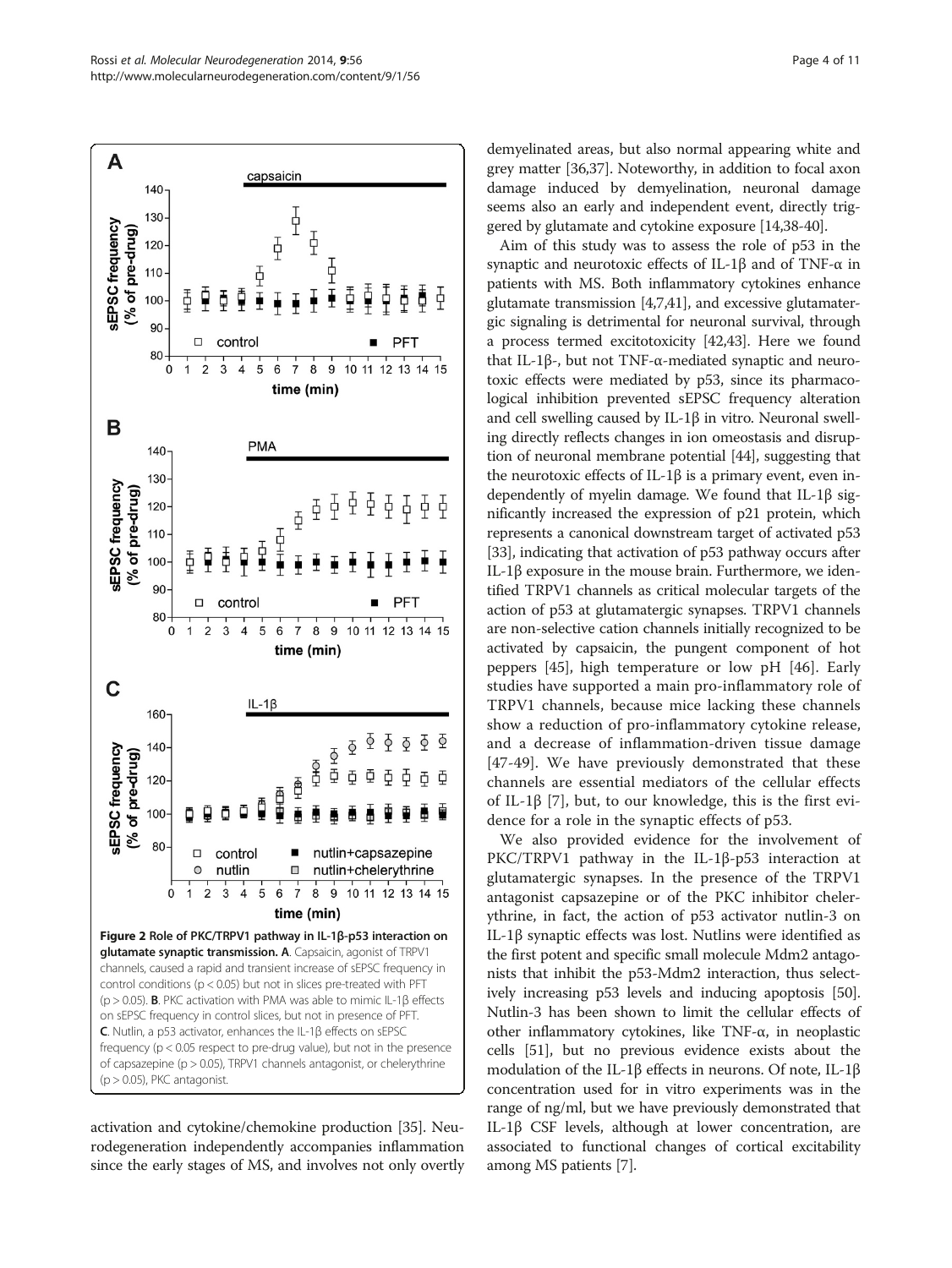<span id="page-4-0"></span>Rossi et al. Molecular Neurodegeneration 2014, 9:56 Page 5 of 11 http://www.molecularneurodegeneration.com/content/9/1/56



The IL-1β-p53 interaction was also addressed in the inflammatory neurodegenerative process of MS patients. We investigated the possible relationship between the polymorphism at codon 72 of TP53 gene and the risk of late progression of neurological disability in subjects with RRMS, who underwent lumbar puncture to measure IL-1β levels. Our results indicate that this p53 polymorphism may affect disability progression in MS subjects by interacting with IL-1β signaling. In line with this, we found that the Pro/Pro genotype could abrogate the association between IL-1β and both clinical and

morphological alterations, measured by disability scores and OCT parameters, respectively. Retinal alterations in MS patients accurately model the mechanisms of neurodegeneration in MS, and MV and RNFL thickness, obtained by OCT scans, are reliable measures of the integrity of, respectively, neurons and their axonal projections within the retina [\[52,53](#page-9-0)]. In fact, a close relationship has been found between RNFL thickness and brain atrophy evaluated at the MRI in MS subjects [[54](#page-9-0)].

The mechanism underlying the role of Arg72Pro polymorphism could be associated with the differential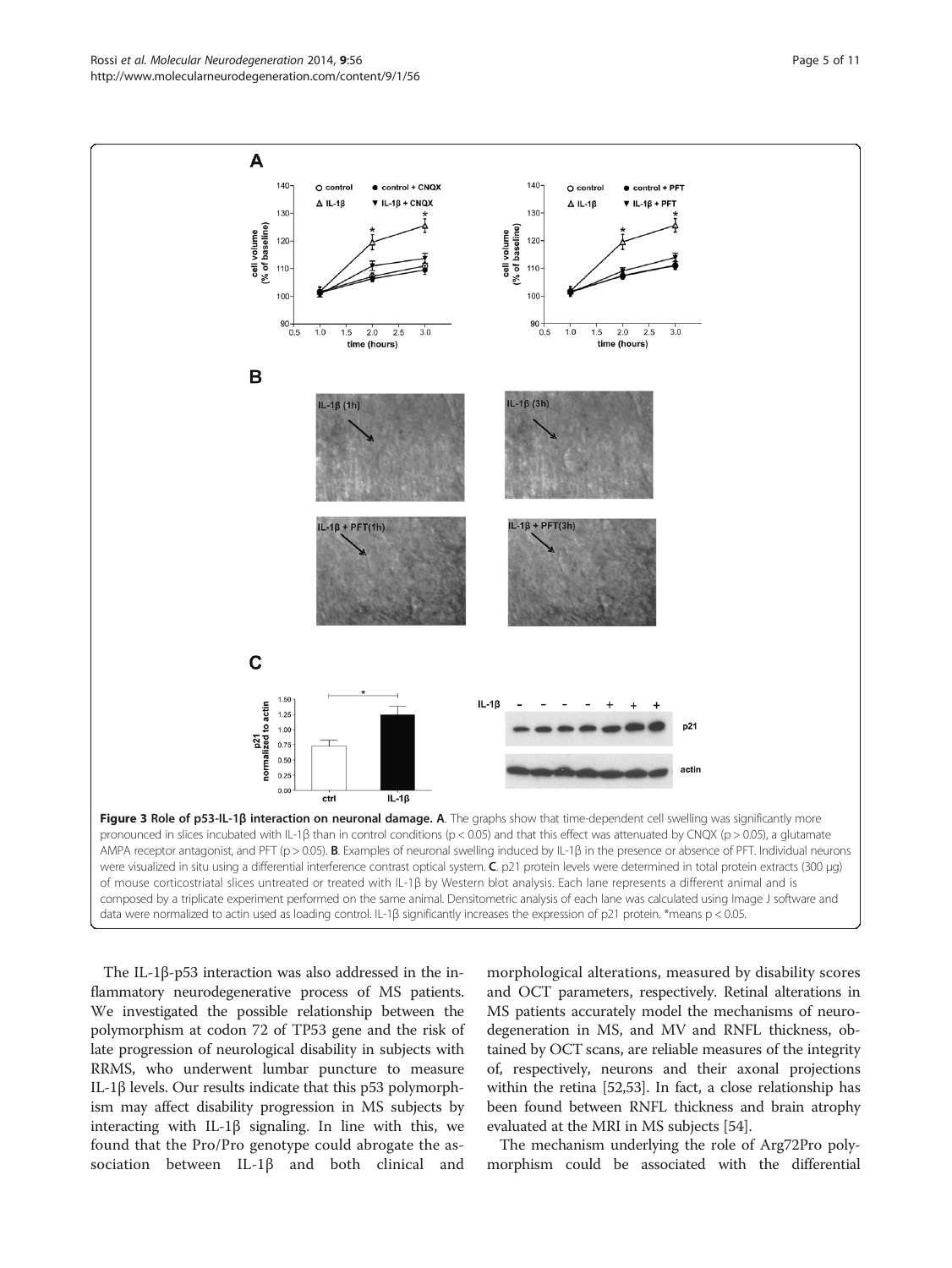<span id="page-5-0"></span>Table 1 TP53 genotype and genetic model frequency distribution in the studied subjects

| TP53 genotype n (%)   | $IL-1\beta +$ | IL-1β -   | р    |
|-----------------------|---------------|-----------|------|
| Arg/Arg               | 39 (50.6)     | 53 (57.0) |      |
| Arg/Pro               | 28 (36.4)     | 29 (31.2) |      |
| Pro/Pro               | 10(13.0)      | 11(11.8)  | 0.69 |
| Dominant model n (%)  |               |           |      |
| Arg/Arg               | 39 (50.6)     | 53 (56.9) |      |
| Arg/Pro + Pro/Pro     | 38 (49.4)     | 40(43.1)  | 0.68 |
| Recessive model n (%) |               |           |      |
| Arg/Arg + Arg/Pro     | 67 (87.0)     | 82 (88.2) |      |
| Pro/Pro               | 10 (13.0)     | 11 (11.8) | 0.81 |

+, detectable; −, undetectable; n, number.

efficiency of transcription of p53-regulated genes in the three genotypes, as p53 with arginine at codon 72 favors apoptosis, whereas the Pro encoding allele exhibits a lower apoptotic potential [\[31\]](#page-9-0). In recent years, apoptotic biochemical cascades have been recognized to exert local actions on the functions and structural dynamics of growth cones and synapses, to play roles in neuronal plasticity [[55,56](#page-9-0)]. In particular, active caspases can be detected in cells that are not destined to die, and it is now widely accepted that caspases can play non-apoptotic roles in various pathological and physiological contexts [[57](#page-9-0)-[60](#page-9-0)]. Studies from several groups collectively point to an essential function of caspases in synaptic plasticity, independent of neuronal cell death. Accordingly, two initiator caspases (caspase-1 and caspase-9) and the effector caspase-3 are shown to regulate long-lasting synaptic plasticity in hippocampal neurons [\[57,58\]](#page-9-0). Furthermore, an overexpression of p73, a protein that shares structural and functional homology with p53, is sufficient to induce neurite outgrowth [[59](#page-9-0)], but more direct roles for p53 family members in regulating neurite outgrowth and synaptic modification have not been established before.

Emerging evidence indicates that apoptotic pathways are active in early stages of classical neurodegenerative diseases, such as Alzheimer disease [[60](#page-9-0)] and inflammatory

Table 2 p values for p53 gene/IL-1β interaction effects

|                |       | TP53 genotype dominant model recessive model |       |
|----------------|-------|----------------------------------------------|-------|
| P              | 0.002 | 0.73                                         | 0.01  |
| <b>MSSS</b>    | 0.02  | 0.30                                         | 0.02  |
| MV             | 0.04  | 0.16                                         | 0.03  |
| RNFL thickness | 001   | 0.02                                         | 0.005 |

PI, progression index; MSSS, Multiple Sclerosis Severity Scale; MV, macular volume; RNFL, retinal nerve fiber layer. Although our sample was too small to test other statistical associations, higher values of both PI and MSSS were present in Arg/Arg carriers among patients with undetectable IL-1β (PI: Pro/Pro 0.16 +/− 0.13, Arg/Pro 0.14 +/− 0.09, Arg/Arg 0.21 +/− 0.17; MSSS: Pro/Pro 1.73 +/− 1.62, Arg/Pro 1.73 +/− 1.68, Arg/Arg 2.61 +/− 2.33).

neurodegenerative diseases as MS (present work). The apoptotic cascade could mediate synapse dysfunction and loss, before the advent of cell death and neurodegeneration. These new insights have potential implications for neuroprotection, and highlight the regulatory role of p53 in the excitatory synaptic transmission under both normal and pathological conditions.

When immune challenge becomes chronic and/or unregulated, as in MS, the CNS can be chronically exposed to cytokines with resultant neuronal and axonal dysfunctions, later irreversible cellular damage and sustained neurological disability. Consistently, persistent presence of IL-1β has been associated with disability progression in RRMS [\[16\]](#page-8-0).

Inflammatory cytokines can lead to neuronal death by driving excitotoxicity and/or activating apoptotic pathways, as our present data seem to indicate. However, IL-1β could not be the only significant factor to explain disability or poor prognosis in RRMS.

A limitation of this study was the small sample size. Further studies on larger samples of patients are warranted to replicate these data and to assess the effect of p53 per se on disability progression in MS. P53, in fact, could affect different pathways of apoptosis induction, thus leading to neurodegenerative damage in MS. In line with this, higher progression indexes were evident among carriers of the allele with higher apoptotic potential, regardless the presence of IL-1β. Nonetheless, our study provides compelling evidence of the synaptic mechanism linking cytokine signaling and excitotoxic neurodegeneration in MS, and suggest that targeting IL-1β-p53 effects on synaptic transmission might be neuroprotective in this severe disease.

#### **Methods**

This study complied with the principles of the Declaration of Helsinki, and was approved by the Ethical Committee of the Policlinico Università Tor Vergata in Rome. All the subjects gave their written informed consent to the study. In regard to animal experiments, all efforts were made to minimize animal suffering and to reduce the number of mice used, in accordance with the European Communities Council Directive of November 24, 1986 (86/609/EEC).

#### In vitro neurophysiology and cell swelling experiments

Female C57BL/6 mice were used for all the experiments. Six- to eight-week-old mice were killed by cervical dislocation under halothane anesthesia, and corticostriatal coronal slices (200 μm) were prepared from fresh tissue blocks of the brain using a vibratome [[4,7\]](#page-8-0) A single slice was transferred to a recording chamber and submerged in a continuously flowing artificial CSF (aCSF) (34°C, 2–3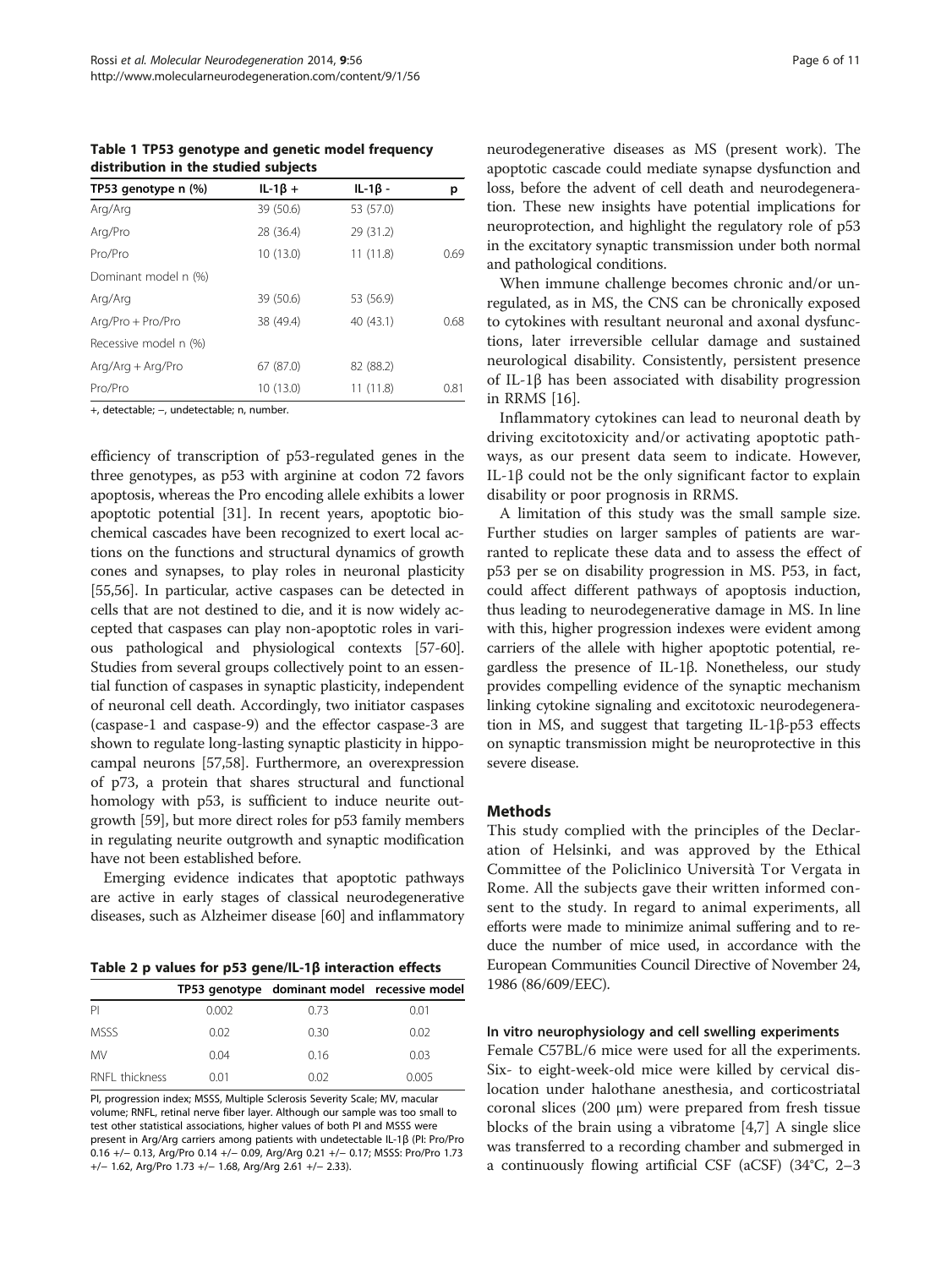<span id="page-6-0"></span>ml/min) gassed with 95%  $O<sub>2</sub>$ –5%  $CO<sub>2</sub>$ . The composition of the control aCSF was (in mM): 126 NaCl, 2.5 KCl, 1.2  $MgCl_2$ , 1.2  $NaH_2PO_4$ , 2.4  $CaCl_2$ , 11 glucose, 25 NaHCO<sub>3</sub>. Whole cell patch clamp recordings were made in voltage clamp mode [[4](#page-8-0),[7](#page-8-0)], at the holding potential of −80 mV to study spontaneous glutamate-mediated sEPSCs. Drugs were applied by dissolving them to the desired final concentration in the bathing aCSF. One to 6 cells per animal were recorded. For each type of experiment, at least 4 distinct animals were employed. Throughout the text, 'n' refers to the number of cells, unless otherwise specified. To measure cell swelling [\[4\]](#page-8-0), a baseline image of the cells was obtained and stored. The slice was then exposed to the investigated cytokine for the entire duration of the experiment. Individual neurons were visualized in situ using a differential interference contrast (Nomarski) optical system. This employed a 40× water immersion objective combined with an infrared filter, a monochrome charge-coupled device camera (COHU 4912; Cohu Electronics, Poway, CA), and a PC-compatible system for analysis of images and contrast enhancement (Winvision 2000; Delta Sistemi, Rosolina, Italy). Digital images were stored for subsequent analysis. Cells were typically visualized from 10 to 150 μm below the surface of the slice. To quantify changes in response to inflammatory cytokines, in the presence or in the absence of CNQX and PFT, cross-sectional somatic area was measured (IAS, Delta Sistemi). Each measurement was made 2 or 3 on individual medium-sized striatal neurons, and the average value was recorded at each time point. Drugs were applied by dissolving them to the desired final concentration in the bathing ACSF. Drugs were: bicuculline (10 μM), PFT (30 μM), PMA (2 μM)(from Sigma-RBI, St. Louis, USA); chelerythrine (10 μM) (from Alomone Labs); capsaicin (10nM), capsazepine (10  $\mu$ M), CNQX (10  $\mu$ M) (from Tocris Cookson, Bristol, UK), IL-1β (30 ng/ml), IL-1 receptor antagonist (IL-1ra; 10 μg/ml) (from R&D Systems, Minneapolis, USA); nutlin-3 (10 μM) (from Calbiochem, San Diego, USA), TNF-α (600 nM) (from Peprotech, Rocky Hill, USA). The purity of all the drugs used for the experiments was at least ≥95%, as reported in the manufacturer's catalogue.

#### Western blot analysis

Mouse corticostriatal slices of C57BL/6 J females were frozen after 2 h of incubation with medium or IL-1β 30 ng/ml. Tissues were transferred in microcentrifuge tubes containing RIPA buffer [50 mMTris-HCl pH 8, 200 mMNaCl, 2 mM EDTA, 1% NP-40, 0.5% sodium deoxycholate,  $0.05\%$  SDS, 1 mM Na<sub>3</sub>VO<sub>4</sub>, 1 mg/ml leupetin, 1 mg/ml aprotinin, 5 mM NaF, 1 mM PMSF freshly added] and homogenized using a pestle mounted in a motorized chuck. Homogenized tissues were left on ice for 15 mins, cell lysates were centrifuged for 15 mins at 15000 g at 4°C, and the supernatants were collected and used for Western blot analyses. Cell extracts were diluted in Laemmli buffer and boiled for 5 mins at 95°C. Proteins were separated on 12% SDS-PAGE gels and transferred to nitrocellulose (NC) membranes (Whatman, Sigma-Aldrich, GE Healthcare Life Science) using a wet blotting apparatus (Amersham Biosciences). Membranes were saturated for 1 h at room temperature with 5% non-fat dry milk in phosphate-buffered saline (PBS), containing 0.1% Tween-20. Membranes were incubated with the following antibodies overnight at 4°C: rabbit polyclonal anti-rat p21 (Santa Cruz Biotechnology; 1:500 dilution in 3% non-fat dry milk in PBS, containing 0.1% Tween-20), mouse monoclonal anti-rat β-actin (Sigma-Aldrich; 1:5000 dilution in 5% non-fat dry milk in PBS, containing 0.1% Tween-20). Secondary anti-rabbit or anti-mouse IgGs conjugated to horseradish peroxidase (Cell signaling) were incubated with the membranes for 1 h at room temperature at a 1:2000 dilution in PBS containing 0.1% Tween 20. Immunostained bands were detected by chemiluminescent method (Pierce ECL Western Blotting Substrate, Thermo Scientific).

#### MS subjects and CSF withdrawal

Demographical features and clinical characteristics of RRMS patients are shown in Table 3. The minimum and maximum last EDSS values were respectively 0 and 6.5. All patients had received immunomodulatory treatment during the course of their disease. First-line treatment was started for all patients at the time of the diagnosis. All patients matched published criteria for the diagnosis of RRMS [[61](#page-9-0)]. All were in clinical and radiological remission phase of the disease and naïve to any disease modifying treatment at the time of CSF withdrawal. In particular, subjects who experienced a clinical relapse within 60 days or showed any gadolinium (Gd)-enhanced lesions at brain magnetic resonance imaging (MRI) were excluded, as reported [[16](#page-8-0)]. Enrolled subjects reported no previous history of chronic inflammatory diseases, or signs of local or systemic infection at the time of CSF collection. Lumbar

| Table 3 Demographic and clinical characteristics of MS |  |
|--------------------------------------------------------|--|
| subjects, according to CSF contents of IL-1 $\beta$    |  |

|                          |                |               | IL-1 $\beta$ |        |  |
|--------------------------|----------------|---------------|--------------|--------|--|
|                          | <b>Total</b>   | $\ddot{}$     |              | р      |  |
| Number                   | 170            | 77            | 93           |        |  |
| Gender (M/F)             | 62/108         | 27/50         | 35/58        | 0.75   |  |
| Age (years)              | $36.3 + 9.5$   | $37.3 + 10.1$ | $35.1 + 8.8$ | 0.12   |  |
| Disease duration (years) | $10.5 \pm 5.3$ | $10.8 + 5.9$  | $10.1 + 4.8$ | 0.42   |  |
| <b>EDSS</b>              | $2.2 + 1.7$    | $7.8 + 1.9$   | $1.7 + 1.4$  | < 0.01 |  |

+, detectable; −, undetectable; M, male; F, female; EDSS, Expanded Disability Status Scale.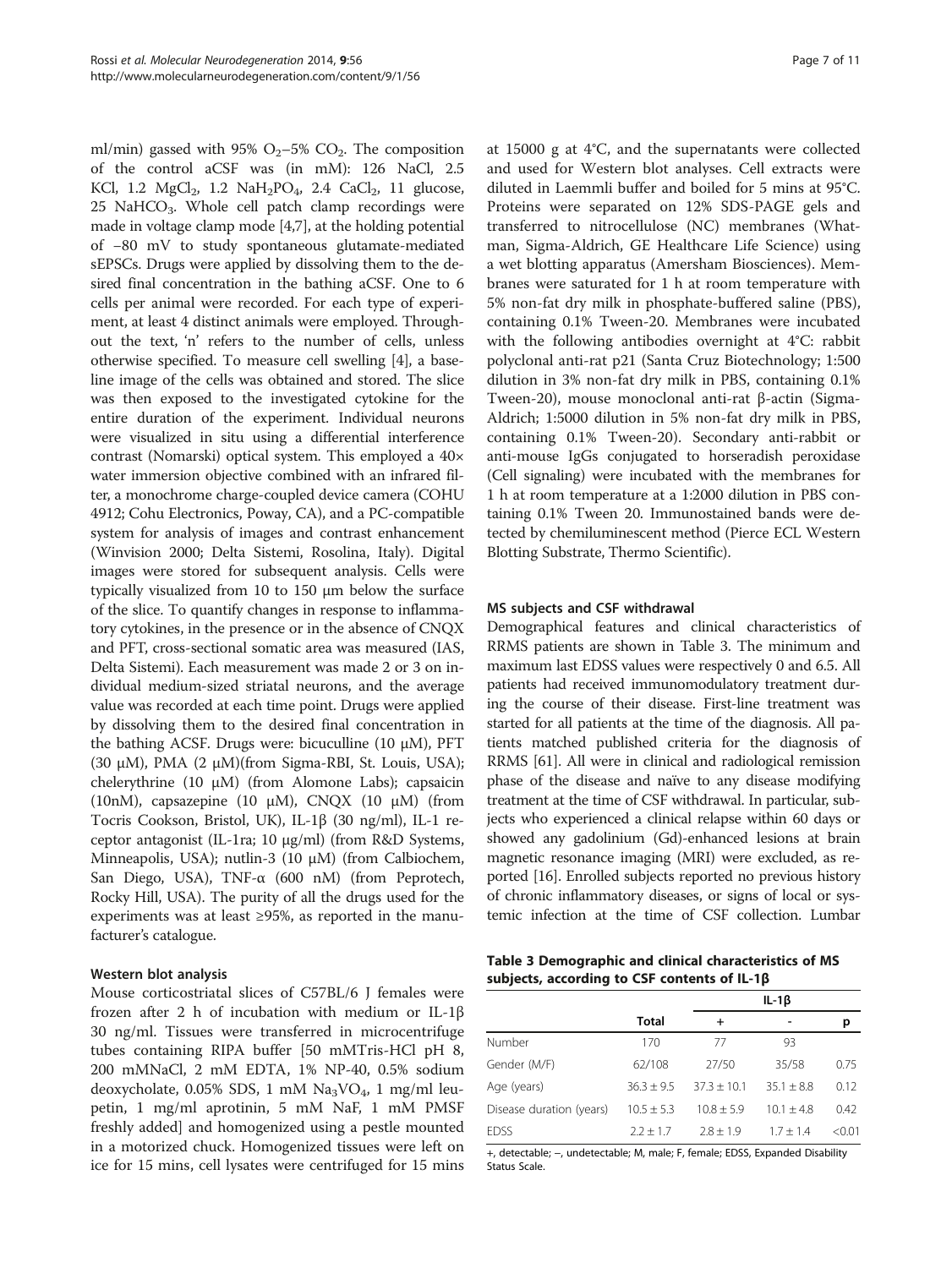puncture and brain MRI were performed within 24 h. Blood sample collection, CSF withdrawal and clinical assessments were performed at the MS Center of the Tor Vergata University Hospital of Rome by MS specialist neurologists. Demographic and clinical information were derived from medical records. MS disease onset was defined as the first episode of focal neurological dysfunction indicative of MS. Disease duration was estimated as the number of years from onset to the last assessment of disability. At the time of confirmed diagnosis, all MS patients had started first-line diseasemodifying therapies, without differences comparing between patients with undetectable and detectable CSF levels of IL-1β (IL-1β+: daily glatiramer acetate 20 mg s.c.  $n = 28/77$ , interferon beta 1a 44 mcg s.c. three times weekly  $n = 34/77$ , interferon beta 1a 30 mcg i.m.  $n = 5/77$ , or interferon beta 1b 250 mcg s.c. every other day n = 10/77; IL-1β-: glatiramer acetate n = 35/93, interferon beta 1a 44 mcg n = 39/93, interferon beta 1a 30 mcg n = 6/93, interferon beta 1b n = 13/93).

## IL-1β determination

To determine IL-1β, the CSF was centrifuged and immediately stored at −80°C until analyzed using Bio-Plex Multiplex Cytokine Assay (Bio-Rad Laboratories, Hercules, CA), according to manufacturer's instructions. Concentrations of IL-1β were calculated according to a standard curve and expressed as picograms per milliliter. When the concentrations of the cytokine were below the detection threshold, they were assumed to be 0 pg/ml [[16](#page-8-0)].

#### Disability assessment

Disability was determined by a specially trained (Neurostatus, 2006. Available at<http://www.neurostatus.net>) and certified examining neurologist using Expanded Disability Status Scale (EDSS), a 10-point disease severity score derived from nine ratings for individual neurological domains [\[62](#page-9-0)]. The EDSS, evaluated every six months since diagnosis, was used in combination with disease duration to calculate two measures of disease severity, the PI and the MSSS. PI was defined as EDSS/ disease duration. The MSSS is an algorithm that relates EDSS scores to distribution of disability in patients with comparable disease durations [[63\]](#page-9-0). EDSS scores were taken in account for the assessment of disability progression when obtained at least 30 days since stabilization/resolution of previous relapse and/or corticosteroid treatment. Only patients with at least four years of follow-up were included.

## Optical coherence tomography

Medical history with respect to visual symptoms was taken from all MS subjects. Self-report and physician report were confirmed by record review. A subset of RR  $MS$  patients (n = 118) without history of optic neuritis and ophthalmological disease underwent measurement of RNFL thickness and MV for both eyes using Stratus OCT™; software version 4.0.2, Carl Zeiss Meditec, Inc.) [[64\]](#page-10-0). Briefly, for MV, retinal thickness was measured automatically as the distance between the vitreoretinal interface and the anterior boundary of the retinal pigment epithelium. Stratus OCT images were generated using the fast map scan protocol consisting of six radial scans spaced 30° apart, with each scan measuring 6 mm in length. Each image had a resolution of 10 μm axially and 20 μm transversally. All Stratus OCT images had a signal strength of 6 μm. RNFL thickness measurements were read from the automated measurements generated by the machine using the Fast RNFL analysis. For the study scanning was performed after pharmacological dilation. Average RNFL thickness for 360° around the optic disc was recorded. Values were adjusted for age. One randomly chosen eye from each subject was included in the study. Testing was performed by trained technicians experienced in examination of patients for research studies, and patients wore their habitual glasses or contact lenses for distance correction.

#### **Genotyping**

Genomic DNA was extracted from peripheral blood lymphocytes of patients. Genotyping was performed using MassARRAY high-throughput DNA analysis with Matrix-assisted laser desorption/ionization timeof-flight (MALDI-TOF) mass spectrometry (Sequenom, Inc., San Diego, CA). SNP (G-to-C transversion) at codon 72 (rs1042522) of the gene encoding p53 (TP53) was genotyped using iPLEX Gold technology following manufacturer protocol (Sequenom). Detailed description of methods has been previously reported [\[65](#page-10-0)].

## Statistical analysis

For electrophysiological data, statistical analysis was performed using a paired or unpaired Student's t-test if comparisons were between two groups. Multiple comparisons were analyzed by one-way ANOVA for independent and/or repeated measures followed by Tukey HSD. MS subjects were divided into two groups according to the detectable (+ group) or undetectable (− group) CSF levels of IL-1β. Differences among groups were compared by univariate analysis using Student's t test or Mann–Whitney test for continuous variables and Fisher Exact Test or Chisquare Test for categorical variables.

Patient characteristics according to CSF IL-1β con-tents were shown in Table [3.](#page-6-0) The 3 (genotypes)  $\times$  2 (cytokine detection) between subjects analysis of covariance, was performed to investigate the interaction effects between CSF IL-1β and TP53 genotype, with disease duration as covariate for ophthalmologic parameters. The 2 (genetic model)  $\times$  2 (cytokine detection) between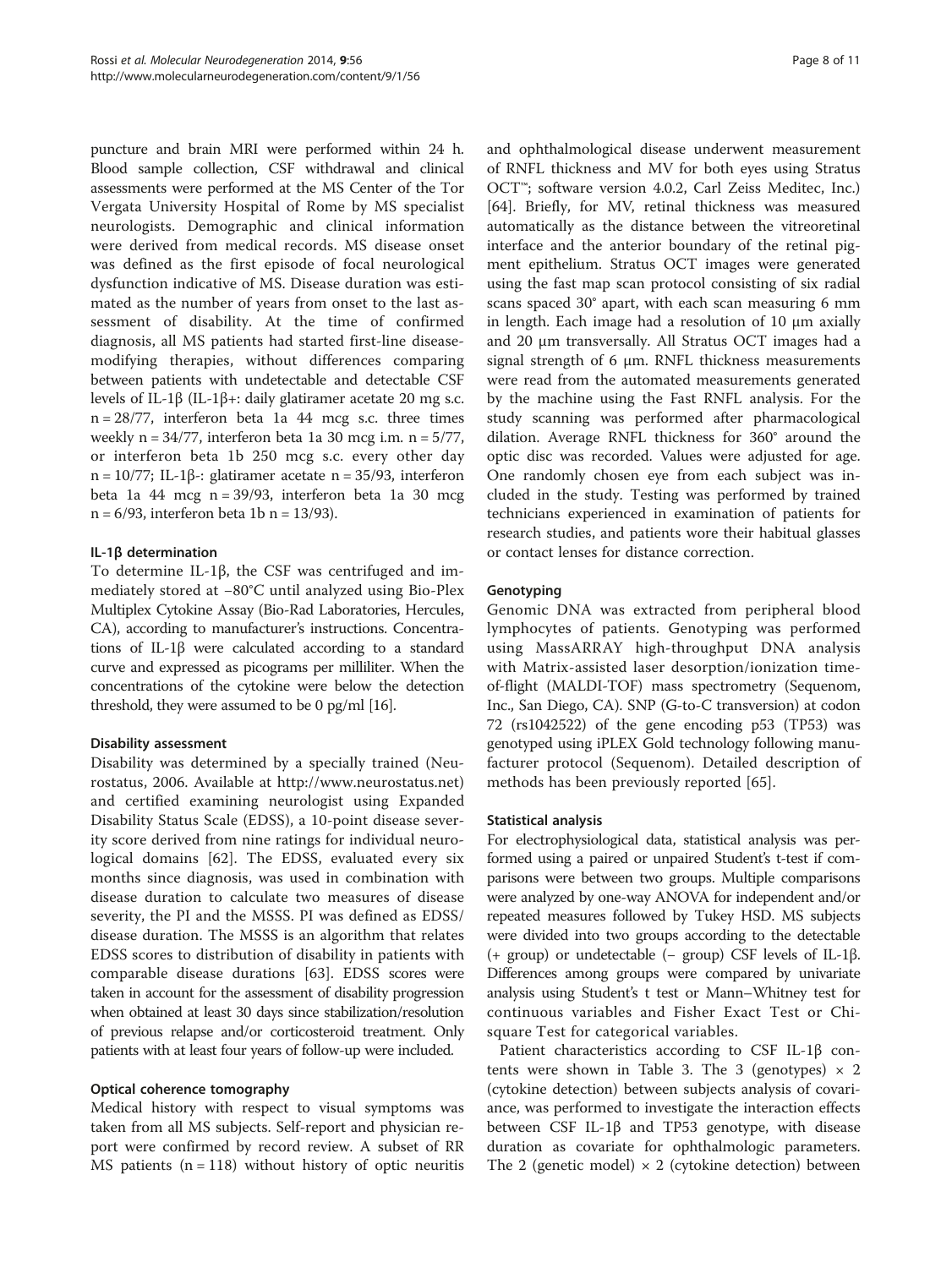<span id="page-8-0"></span>subjects analyses of covariance, with disease duration as covariate, was performed to evaluate the effects of CSF IL-1β on dominant (Arg/Arg vs. Arg/Pro + Pro/Pro) and recessive (Arg/ Arg + Arg/Pro vs. Pro/Pro) models. The  $3 \times 2$  and  $2 \times 2$  ANOVAs were replicated for disability progression indexes.

Electrophysiological data were presented as the mean ± standard error (SE). Other data were presented as mean  $\pm$  standard deviation (SD). A p-value (p) of less than 0.05 was considered statistically significant. The threshold for significance applied throughout of the present study was not taking into account the number of comparisons performed.

#### Abbreviations

aCSF: Artificial CSF; CNQX: Cyano-nitroquinoxaline-dione; CSF: Cerebrospinal fluid; EDSS: Expanded disability status scale; IL-1β: Interleukin-1β; IL-1ra: IL-1 receptor antagonist; MALDI-TOF: Matrix-assisted laser desorption/ionization time-of-flight; MRI: Magnetic resonance imaging; MS: Multiple sclerosis; MSSS: MS Severity Scale; MV: Macular volume; NC: Nitrocellulose; OCT: Optical coherence tomography; PBS: Phosphate-buffered saline; PFT: Pifithrin-α; PI: Progression Index; PKC: Protein kinase C; PMA: Phorbol 12-myristate 13-acetate; RNFL: Retinal nerve fibre layer; RRMS: Relapsingremitting MS; SD: Standard deviation; SE: Standard error; sEPSC: Spontaneous excitatory post-synaptic current; SNP: Single nucleotide polymorphism; TNF-α: Tumor necrosis factor; TRPV1: Transient receptor potential vanilloid 1.

#### Competing interests

Dr. Rossi received honoraria for writing from Bayer Schering and funding for traveling from Novartis, Teva, Merck Serono. She acted as an Advisory Board member of Biogen Idec, Teva and Novartis and is involved as subinvestigator in clinical trials for Novartis, Merck Serono, Teva, Bayer Schering, Sanofi-aventis, Biogen Idec, Roche.

Dr. Drulovic received funding for traveling and honoraria for speaking from Merck Serono, Teva, Novartis, Bayer Schering, Biogen Idec. She is the principal investigator in clinical trials for Merck Serono, Teva, Biogen Idec, Roche, Genzyme, Receptos.

Dr. Centonze acted as an Advisory Board member of Merck Serono, Teva, Bayer Schering, Biogen Idec, Novartis, Almirall, GW Pharmaceuticals, and received funding for traveling and honoraria for speaking or consultation fees from Merck Serono, Teva, Novartis, Bayer Schering, Sanofi-aventis, Biogen Idec, Almirall. He is the principal investigator in clinical trials for Novartis, Merck Serono, Teva, Bayer Schering, Sanofi-aventis, Biogen Idec, Roche, Almirall.

All other authors declare that they have no competing interests.

#### Authors' contributions

SR: study concept and design, acquisition of data, analysis, interpretation and manuscript preparation. CM, VS, GM,EV, FrB, GR, FaB, AF, RM: study concept and design, acquisition of data. SW, LB, GM, RF: study concept and design, interpretation of data. JD: study concept and design, acquisition and analysis of data. DC: study concept and design, interpretation of data and manuscript preparation. All authors read and approved the final manuscript.

#### Acknowledgements

Supported by the Italian National Ministero della Salute (RF-2011-02347280), by Fondazione Baroni, by EEC (Paincage, 603191–2 CP-FP) and by Fondazione Italiana Sclerosi Multipla (FISM 2010/S/2) to DC.

#### Author details

1 Clinica Neurologica, Dipartimento di Medicina dei Sistemi, Università Tor Vergata, Via Montpellier 1, 00133 Rome, Italy. <sup>2</sup>IRCCS Istituto Neurologico Mediterraneo (INM) Neuromed, Pozzilli, Italy. <sup>3</sup>Fondazione Santa Lucia/Centro Europeo per la Ricerca sul Cervello (CERC), Rome, Italy. <sup>4</sup>Neuroimmunology Unit, Institute of Experimental Neurology (INSpe), Division of Neuroscience, San Raffaele Scientific Institute, Milan, Italy. <sup>5</sup>Clinica Oculistica, Dipartimento

#### Received: 24 September 2014 Accepted: 3 December 2014 Published: 12 December 2014

#### References

- Cosentino M, Fietta AM, Ferrari M, Rasini E, Bombelli R, Carcano E, Saporiti F, Meloni F, Marino F, Lecchini S: Human CD4 + CD25+ regulatory T cells selectively express tyrosine hydroxylase and contain endogenous catecholamines subserving an autocrine/paracrine inhibitory functional loop. Blood 2007, 109:632–642.
- 2. Fazzino F, Urbina M, Cedeño N, Lima L: Fluoxetine treatment to rats modifies serotonin transporter and cAMP in lymphocytes, CD4+ and CD8+ subpopulations and interleukins 2 and 4. Int Immunopharmacol 2009, 9:463–467.
- 3. Saha B, Mondal AC, Majumder J, Basu S, Dasgupta PS: Physiological concentrations of dopamine inhibit the proliferation and cytotoxicity of human CD4+ and CD8+ T cells in vitro: a receptor-mediated mechanism. Neuroimmunomodulation 2001, 9:23–33.
- 4. Centonze D, Muzio L, Rossi S, Cavasinni F, De Chiara V, Bergami A, Musella A, D'Amelio M, Cavallucci V, Martorana A, Bergamaschi A, Cencioni MT, Diamantini A, Butti E, Comi G, Bernardi G, Cecconi F, Battistini L, Furlan R, Martino G: Inflammation triggers synaptic alteration and degeneration in experimental autoimmune encephalomyelitis. J Neurosci 2009, 29:3442–3452.
- 5. Haji N, Mandolesi G, Gentile A, Sacchetti L, Fresegna D, Rossi S, Musella A, Sepman H, Motta C, Studer V, De Chiara V, Bernardi G, Strata P, Centonze D: TNF-α-mediated anxiety in a mouse model of multiple sclerosis. Exp Neurol 2012, 237:296–303.
- 6. Raison CL, Borisov AS, Woolwine BJ, Massung B, Vogt G, Miller AH: Interferon-alpha effects on diurnal hypothalamic-pituitary-adrenal axis activity: relationship with proinflammatory cytokines and behavior. Mol Psychiatry 2010, 15:535–547.
- 7. Rossi S, Furlan R, De Chiara V, Motta C, Studer V, Mori F, Musella A, Bergami A, Muzio L, Bernardi G, Battistini L, Martino G, Centonze D: Interleukin-1β causes synaptic hyperexcitability in multiple sclerosis. Ann Neurol 2012, 71:76–83.
- 8. Rossi S, Sacchetti L, Napolitano F, De Chiara V, Motta C, Studer V, Musella A, Barbieri F, Bari M, Bernardi G, Maccarrone M, Usiello A, Centonze D: Interleukin-1β causes anxiety by interacting with the endocannabinoid system. J Neurosci 2012, 32:13896–13905.
- 9. Rossi S, Studer V, Motta C, De Chiara V, Barbieri F, Bernardi G, Centonze D: Inflammation inhibits GABA transmission in multiple sclerosis. Mult Scler 2012, 18:1633–1635.
- 10. Zhu CB, Blakely RD, Hewlett WA: The proinflammatory cytokines interleukin-1beta and tumor necrosis factor-alpha activate serotonin transporters. Neuropsychopharmacology 2006, 31:2121–2131.
- 11. Ellwardt E, Zipp F: Molecular mechanisms linking neuroinflammation and neurodegeneration in MS. Exp Neurol 2014, 262PA:8–17.
- 12. Millington C, Sonego S, Karunaweera N, Rangel A, Aldrich-Wright R, Campbell IL, Gyengesi E, Münch G: Chronic neuroinflammation in Alzheimer's disease: new perspectives on animal models and promising candidate drugs. Biomed Res Int 2014, 2014:309129.
- 13. Froger N, Orellana JA, Calvo CF, Amigou E, Kozoriz MG, Naus CC, Sáez JC, Giaume C: Inhibition of cytokine-induced connexin43 hemichannel activity in astrocytes is neuro- protective. Mol Cell Neurosci 2010, 45:37-46.
- 14. Lai AY, Swayze RD, El-Husseini A, Song C: Interleukin-1 beta modulates AMPA receptor expression and phosphorylation in hippocampal neurons. J Neuroimmunol 2006, 175:97–106.
- 15. Tolosa L, Caraballo-Miralles V, Olmos G, Lladó J: TNF-α potentiates glutamate-induced spinal cord motoneuron death via NF-kB. Mol Cell Neurosci 2011, 46:176–186.
- 16. Rossi S, Studer V, Motta C, Germani G, Macchiarulo G, Buttari F, Mancino R, Castelli M, De Chiara V, Weiss S, Martino G, Furlan R, Centonze D: Cerebrospinal fluid detection of interleukin-1β in phase of remission predicts disease progression in multiple sclerosis. *J Neuroinflammation* 2014, 11:32.
- 17. Espín R, Roca FJ, Candel S, Sepulcre MP, González-Rosa JM, Alcaraz-Pérez F, Meseguer J, Cayuela ML, Mercader N, Mulero V: TNF-α receptors regulate vascular homeostasis in zebra fish through a caspase-8, caspase-2 and P53 apoptotic program that by passes caspase-3. Dis Model Mech 2013, 6:383–396.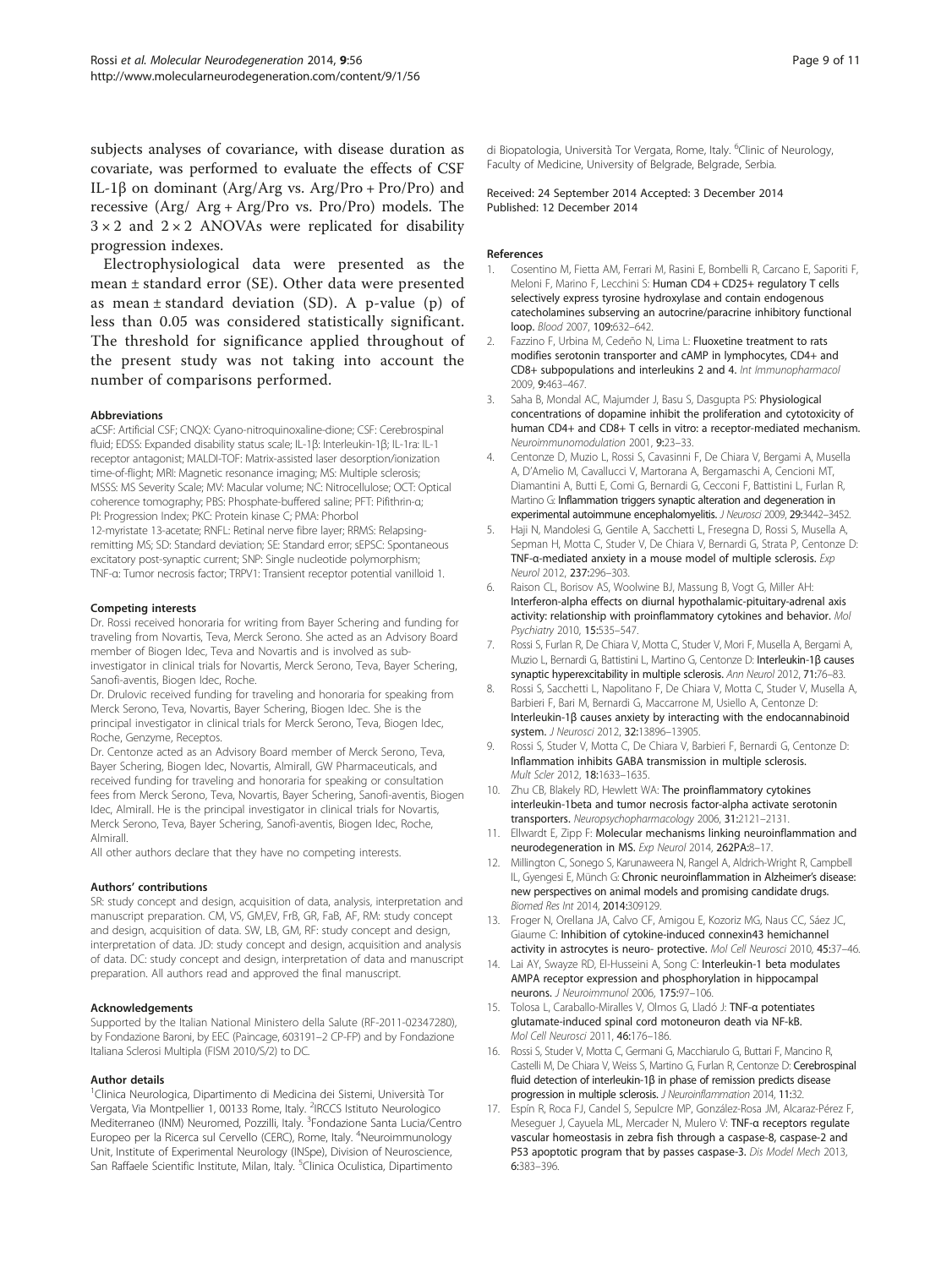- <span id="page-9-0"></span>18. Goretsky T, Dirisina R, Sinh P, Mittal N, Managlia E, Williams DB, Posca D, Ryu H, Katzman RB, Barrett TA: p53 mediates TNF-α-induced epithelial cell apoptosis in IBD. Am J Pathol 2012, 181:1306–1315.
- 19. Nalca A, Rangnekar VM: The G1-phase growth-arresting action of interleukin-1 is independent of p53 and p21/WAF1 function. J Biol Chem 1998, 273:30517–30523.
- 20. Song K, Fukushima P, Seth P, Sinha BK: Role of p53 and apoptosis in sensitization of cis-diammine dichloroplatinum antitumor activity by interleukin-1 in ovarian carcinoma cells. Int J Oncol 1998, 12:299–304.
- 21. Vadrot N, Ghanem S, Braut F, Gavrilescu L, Pilard N, Mansouri A, Moreau R, Reyl-Desmars F: Mitochondrial DNA maintenance is regulated in human hepatoma cells by glycogen synthase kinase 3β and p53 in response to tumor necrosis factor α. PLoS One 2012, 7:e40879.
- 22. Wang C, Wang MW, Tashiro S, Onodera S, Ikejima T: Evodiamine induced human melanoma A375-S2 cell death partially through interleukin 1 mediated pathway. Biol Pharm Bull 2005, 28:984–989.
- 23. Aloyz RS, Bamji SX, Pozniak CD, Atwal J, Kaplan DR: p53 is essential for developmental neuron death as regulated by TrkA and p75 neurotrophin receptors. J Cell Biol 1998, 143:1691–1703.
- 24. Alves da Costa C, Paitel E, Mattson MP, Amson R, Telerman A, Ancolio K, Checler F: Wild-type and mutated presenilins 2 trigger p53-dependent apop- tosis and down regulate presenilin 1 expression in HEK293 human cells and in murine neurons. Proc Natl Acad Sci U S A 2002, 99:4043–4048.
- 25. Culmsee C, Zhu X, Yu QS, Chan SL, Camandola S, Guo Z, Greig NH, Mattson MP: A synthetic inhibitor of p53 protects neurons against death induced by ischemic and excitotoxic insults, and amyloid beta-peptide. J Neurochem 2001, 77:220–228.
- 26. Hong LZ, Zhao XY, Zhang HL: p53-mediated neuronal cell death in ischemic brain injury. Neurosci Bull 2010, 26:232–240.
- 27. Morrison RS, Kinoshita Y: The role of p53 in neuronal cell death. Cell Death Differ 2000, 7:868–879.
- 28. Bergamaschi D, Samuels Y, Sullivan A, Zvelebil M, Breyssens H, Bisso A, Del Sal G, Syed N, Smith P, Gasco M, Crook T, Lu X: iASPP preferentially binds p53 proline-rich region and modulates apoptotic function of codon 72-polymorphic p53. Nat Genet 2006, 38:1133–1141.
- 29. Bonafé M, Salvioli S, Barbi C, Trapassi C, Tocco F, Storci G, Invidia L, Vannini I, Rossi M, Marzi E, Mishto M, Capri M, Olivieri F, Antonicelli R, Memo M, Uberti D, Nacmias B, Sorbi S, Monti D, Franceschi C: The different apoptotic potential of the p53 codon 72 alleles increases with age and modulates in vivo ischaemia-induced cell death. Cell Death Differ 2004, 11:962-973.
- 30. Dumont P, Leu JI, Della Pietra AC 3rd, George DL, Murphy M: The codon 72 polymorphic variants of p53 have markedly different apoptotic potential. Nat Genet 2003, 33:357–365.
- 31. Jeong BS, Hu W, Belyi V, Rabadan R, Levine AJ: Differential levels of transcription of p53-regulated genes by the arginine/proline polymorphism: p53 with arginine at codon 72 favors apoptosis. FASEB J 2010, 24:1347–1353.
- 32. Musella A, De Chiara V, Rossi S, Prosperetti C, Bernardi G, Maccarrone M, Centonze D: TRPV1 channels facilitate glutamate transmission in the striatum. Mol Cell Neurosci 2009, 40:89-97.
- 33. Weinberg WC, Denning MF: P21Waf1 control of epithelial cell cycle and cell fate. Crit Rev Oral Biol Med 2002, 13:453–464.
- 34. Hock AK, Vigneron AM, Carter S, Ludwig RL, Vousden KH: Regulation of p53 stability and function by the deubiquitinating enzyme USP42. EMBO J 2011, 30:4921–4930.
- 35. Sospedra M, Martin R: Immunology of multiple sclerosis. Annu Rev Immunol 2005, 23:683–747.
- 36. Geurts JJ, Barkhof F: Grey matter pathology in multiple sclerosis. Lancet Neurol 2008, 7:841–851.
- 37. Zeis T, Graumann U, Reynolds R, Schaeren-Wiemers N: Normal-appearing white matter in multiple sclerosis is in a subtle balance between inflammation and neuroprotection. Brain 2008, 131:288–303.
- 38. Centonze D, Muzio L, Rossi S, Furlan R, Bernardi G, Martino G: The link between inflammation, synaptic transmission and neurodegeneration in multiple sclerosis. Cell Death Differ 2010, 17:1083–1091.
- 39. Choi DW: Glutamate neurotoxicity and diseases of the nervous system. Neuron 1988, 1:623–634.
- 40. Stellwagen D, Malenka RC: Synaptic scaling mediated by glial TNF-alpha. Nature 2006, 440:1054–1059.
- 41. Mandolesi G, Musella A, Gentile A, Grasselli G, Haji N, Sepman H, Fresegna D, Bullitta S, De Vito F, Musumeci G, Di Sanza C, Strata P, Centonze D:

Interleukin-1β alters glutamate transmission at purkinje cell synapses in a mouse model of multiple sclerosis. J Neurosci 2013, 33:12105–12021.

- 42. Forder JP, Tymianski M: Postsynaptic mechanisms of excitotoxicity: Involvement of postsynaptic density proteins, radicals, and oxidant molecules. Neuroscience 2009, 158:293–300.
- 43. Olney JW: Brain lesions, obesity, and other disturbances in mice treated with monosodium glutamate. Science 1969, 164:719-721.
- 44. Centonze D, Prosperetti C, Barone I, Rossi S, Picconi B, Tscherter A, De Chiara V, Bernardi G, Calabresi P: NR2B-containing NMDA receptors promote the neurotoxic effects of 3-ritropropionic acid but not of rotenone in the striatum. Exp Neurol 2006, 202:470–479.
- 45. Tominaga M, Caterina MJ, Malmberg AB, Rosen TA, Gilbert H, Skinner K, Raumann BE, Basbaum AI, Julius D: The capsaicin receptor integrates multiple pain producing stimuli. Neuron 1998, 21:531–543.
- 46. Caterina MJ, Schumacher MA, Tominaga M, Rosen TA, Levine JD, Julius D: The capsaicin receptor: a heat-activated ion channel in the pain pathway. Nature 1997, 389:816–824.
- 47. Caterina MJ, Leffler A, Malmberg AB, Martin WJ, Trafton J, Petersen-Zeitz KR: Impaired nociception and pain sensation in mice lacking the capsaicin receptor. Science 2000, 288:306–313.
- 48. Keeble J, Russell F, Curtis B, Starr A, Pintér E, Brain SD: Involvement of transient receptor potential vanilloid 1 in the vascular and hyperalgesic components of joint inflammation. Arthritis Rheum 2005, 52:3248–3256.
- 49. Tóth DM, Szőke E, Bölcskei K, Kvell K, Bender B, Bősze Z, Szolcsányi J, Sándor Z: Nociception, neurogenic inflammation and thermoregulation in TRPV1 knockdown transgenic mice. Cell Mol Life Sci 2011, 68:2589–2601.
- 50. Kojima K, Konopleva M, McQueen T, O'Brien S, Plunkett W, Andreeff M: Mdm2 inhibitor Nutlin-3a induces p53-mediated apoptosis by transcription-dependent and transcription-independent mechanisms and may overcome Atm mediated resistance to fludarabine in chronic lymphocytic leukemia. Blood 2006, 108:993–1000.
- 51. Dey A, Wong ET, Bist P, Tergaonkar V, Lane DP: Nutlin-3 inhibits the NFkappaB pathway in a p53-dependent manner: implications in lung cancer therapy. Cell Cycle 2007, 6:2178-2185.
- 52. Frohman EM, Fujimoto JG, Frohman TC, Calabresi PA, Cutter G, Balcer LJ: Optical coherence tomography: a window into the mechanisms of multiple sclerosis. Nat Clin Pract Neurol 2008, 4:664–675.
- 53. Barkhof F, Calabresi PA, Miller DH, Reingold SC: Imaging outcomes for neuroprotection and repair in multiple sclerosis trials. Nat Rev Neurol 2009, 5:256–266.
- 54. Burkholder BM, Osborne B, Loguidice MJ, Bisker E, Frohman TC, Conger A, Ratchford JN, Warner C, Markowitz CE, Jacobs DA, Galetta SL, Cutter GR, Maguire MG, Calabresi PA, Balcer LJ, Frohman EM: Macular volume determined by optical coherence tomography as a measure of neuronal loss in multiple sclerosis. Arch Neurol 2009, 66:1366–1372.
- 55. Gilman CP, Mattson MP: Do apoptotic mechanisms regulate synaptic plasticity and growth-cone motility? Neuromol Med 2002, 2:197–214.
- 56. Li Z, Sheng M: Caspases in synaptic plasticity. Mol Brain 2012, 5:15.
- 57. Li Z, Jo J, Jia JM, Lo SC, Whitcomb DJ, Jiao S, Cho K, Sheng M: Caspase-3 activation via mitochondria is required for long-term depression and AMPA receptor internalization. Cell 2010, 141:859–871.
- 58. Lu C, Wang Y, Furukawa K, Fu W, Ouyang X, Mattson MP: Evidence that caspase-1 is a negative regulator of AMPA receptor-mediated long-term potentiation at hippocampal synapses. J Neurochem 2006, 97:1104–1110.
- 59. De Laurenzi V, Raschella G, Barcaroli D, Annicchiarico-Petruzzelli M, Ranalli M, Catani MV, Tanno B, Costanzo A, Levrero M, Melino G: Induction of neuronal differentiation by p73 in a neuroblastoma cell line. J Biol Chem 2000, 275:15226–15231.
- 60. D'Amelio M, Cavallucci V, Middei S, Marchetti C, Pacioni S, Ferri A, Diamantini A, De Zio D, Carrara P, Battistini L, Moreno S, Bacci A, Ammassari-Teule M, Marie H, Cecconi F: Caspase-3 triggers early synaptic dysfunction in a mouse model of Alzheimer's disease. Nat Neurosci 2011, 14:69–76.
- 61. Polman CH, Reingold SC, Edan G, Filippi M, Hartung HP, Kappos L, Lublin FD, Metz LM, McFarland HF, O'Connor PW, Sandberg-Wollheim M, Thompson AJ, Weinshenker BG, Wolinsky JS: Diagnostic criteria for multiple sclerosis: 2005 revisions to the "McDonald Criteria". Ann Neurol 2005, 58:840–846.
- 62. Kurtzke JF: Rating neurologic impairment in multiple sclerosis: an expanded disability status scale (EDSS). Neurology 1983, 33:1444–1452.
- 63. Roxburgh RH, Seaman SR, Masterman T, Hensiek AE, Sawcer SJ, Vukusic S, Achiti I, Confavreux C, Coustans M, le Page E, Edan G, McDonnell GV,